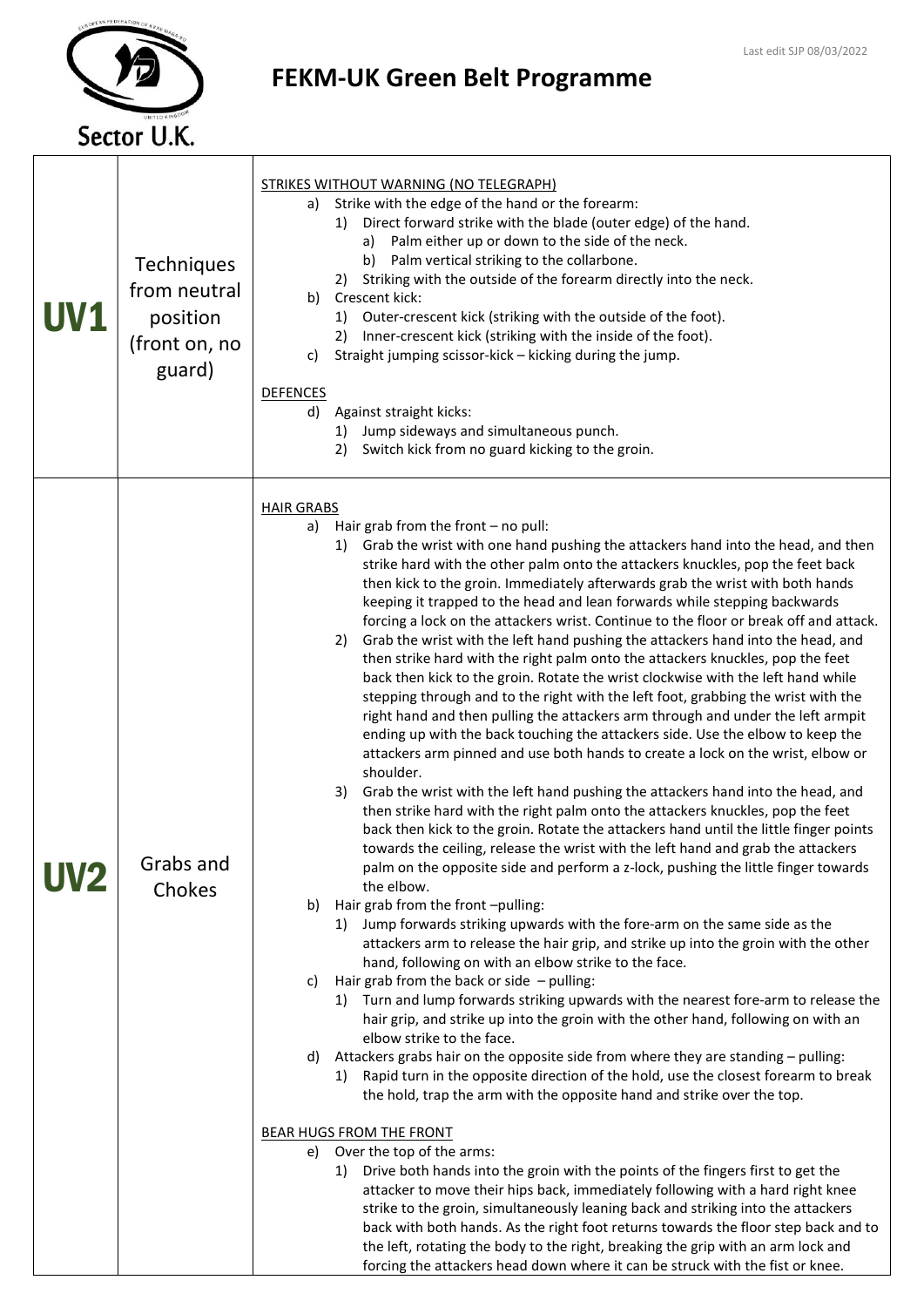| <b>UV2</b> | Grabs and<br>Chokes | f)<br>g)<br>h)<br>i)<br>j)<br>k) | Under the arms with the attacker's body high:<br>Bring both hands up, put a thumb underneath the attacker's nose with one hand,<br>1)<br>cup the back of the head with the other and then rotate the head backwards until<br>it will not go any further. At this point press directly downwards (not away from<br>the body) and as the attackers body goes towards the floor, step slightly around<br>them and forward to maintain balance and once they are lying on the floor move<br>to kick or stamp to the face.<br><b>CAUTION: Do this technique slowly to avoid neck damage</b><br>The initial control of the head in the above technique can be managed in two<br>2)<br>other ways depending on the position of the attacker's head:<br>a) Pushing the thumbs into the eyes. This technique is not intended to damage<br>the eyes but to facilitate the push.<br>b) Pulling the hair and using the chin as a lever.<br>Under the arms with the attackers body low, like a high rugby tackle:<br>1) Counter attack with knee and elbow strikes, (elbow to the back of the neck, and<br>knee to the groin).<br><b>CAUTION: Techniques to the back of the neck must be simulated</b><br>Bring the hand furthest from the attacker's head across the body, pull the hair<br>2)<br>back to bring the face visible and strike it with the palm of the other hand. Then<br>take that same hand, place it underneath the attacker's chin, step directly back<br>with the foot furthest from the head, lever the chin up and rotate the head<br>keeping it close to the body until the attacker is lying on the floor with their head<br>pinned.<br>If there is an attempt to take down by the legs, forearm under the chin, push and<br>3)<br>lock with other forearm, rotate head, or poke in the eyes<br>Arms under or over while being lifted:<br>Wrap leg round the opponent's leg, pull out one hand, then strike with the knee<br>1)<br>and the free hand.<br>BEAR HUGS FROM BEHIND<br>Over the top of the arms:<br>Move the hips to the side and strike backwards into the groin with the palm of the<br>1)<br>hand 3 times, changing hip direction each time. Stamp on the bridge of the foot or<br>kick back into the shin 3 times. Drive forward with the left foot, bringing the left<br>arm forwards with the bodyweight at the same time to break the grip. Strike back<br>with the elbow to the floating ribs, solar plexus and chin, turn to the right and<br>carry on striking.<br>Under the arms:<br>Drop the body down and drive the hips backwards, lean forwards and elbow<br>1)<br>backwards towards the attackers head rotating the body to add power to the<br>strikes. Strike in a left/right/right method to keep the attacker off guard. Stamp<br>on the bridge of the foot or kick back into the shin on alternate sides 3 times, grab<br>hold of the wrist that is part of the hand on top and strike with the knuckles to the<br>back of the hand to encourage the fingers to release. Grab 2 or 3 fingers, lever<br>upwards and step forward and rotate out of the grip in the direction of the arm<br>that is being held. Kick to the groin and/or bring to the floor with the finger lock.<br>Arms under or over while being lifted:<br>Wrap the leg around the attacker's, upper cut kick to the groin with the heel, pull<br>1) |
|------------|---------------------|----------------------------------|-------------------------------------------------------------------------------------------------------------------------------------------------------------------------------------------------------------------------------------------------------------------------------------------------------------------------------------------------------------------------------------------------------------------------------------------------------------------------------------------------------------------------------------------------------------------------------------------------------------------------------------------------------------------------------------------------------------------------------------------------------------------------------------------------------------------------------------------------------------------------------------------------------------------------------------------------------------------------------------------------------------------------------------------------------------------------------------------------------------------------------------------------------------------------------------------------------------------------------------------------------------------------------------------------------------------------------------------------------------------------------------------------------------------------------------------------------------------------------------------------------------------------------------------------------------------------------------------------------------------------------------------------------------------------------------------------------------------------------------------------------------------------------------------------------------------------------------------------------------------------------------------------------------------------------------------------------------------------------------------------------------------------------------------------------------------------------------------------------------------------------------------------------------------------------------------------------------------------------------------------------------------------------------------------------------------------------------------------------------------------------------------------------------------------------------------------------------------------------------------------------------------------------------------------------------------------------------------------------------------------------------------------------------------------------------------------------------------------------------------------------------------------------------------------------------------------------------------------------------------------------------------------------------------------------------------------------------------------------------------------------------------------------------------------------------------------------------------------------------------------------------------------------------------------------------------------------------------------------------------------------------------------------------------------------------------------------------------------------------------|
|            |                     |                                  | out one arm (if the hug is closed), and elbow backwards to the head.                                                                                                                                                                                                                                                                                                                                                                                                                                                                                                                                                                                                                                                                                                                                                                                                                                                                                                                                                                                                                                                                                                                                                                                                                                                                                                                                                                                                                                                                                                                                                                                                                                                                                                                                                                                                                                                                                                                                                                                                                                                                                                                                                                                                                                                                                                                                                                                                                                                                                                                                                                                                                                                                                                                                                                                                                                                                                                                                                                                                                                                                                                                                                                                                                                                                                              |
|            |                     | I)                               | <b>BEAR HUGS FROM THE SIDE</b><br>Against a side hug over the arms:                                                                                                                                                                                                                                                                                                                                                                                                                                                                                                                                                                                                                                                                                                                                                                                                                                                                                                                                                                                                                                                                                                                                                                                                                                                                                                                                                                                                                                                                                                                                                                                                                                                                                                                                                                                                                                                                                                                                                                                                                                                                                                                                                                                                                                                                                                                                                                                                                                                                                                                                                                                                                                                                                                                                                                                                                                                                                                                                                                                                                                                                                                                                                                                                                                                                                               |
|            |                     |                                  | Withdraw the pelvis and strike with the furthest hand to the genitals, then lift<br>1)<br>both arms up grabbing one of the attackers arms and then strike to the groin with<br>the closest knee. Release and keep striking, or change hand position with the<br>hand furthest from the attacker so that it is on the inside of the arm, then push<br>the arm down and towards the attacker so that they are rotated away and bring<br>the arm nearest to the attacker up to create a strangle.<br>m) Against a side hug while being lifted:                                                                                                                                                                                                                                                                                                                                                                                                                                                                                                                                                                                                                                                                                                                                                                                                                                                                                                                                                                                                                                                                                                                                                                                                                                                                                                                                                                                                                                                                                                                                                                                                                                                                                                                                                                                                                                                                                                                                                                                                                                                                                                                                                                                                                                                                                                                                                                                                                                                                                                                                                                                                                                                                                                                                                                                                                       |
|            |                     |                                  | Strike with the heel to the outside of the knees and thighs. If the hug is on 3/4<br>1)<br>facing, hook the leg, free the furthest hand and strike into the face and eyes <sub>gell</sub>                                                                                                                                                                                                                                                                                                                                                                                                                                                                                                                                                                                                                                                                                                                                                                                                                                                                                                                                                                                                                                                                                                                                                                                                                                                                                                                                                                                                                                                                                                                                                                                                                                                                                                                                                                                                                                                                                                                                                                                                                                                                                                                                                                                                                                                                                                                                                                                                                                                                                                                                                                                                                                                                                                                                                                                                                                                                                                                                                                                                                                                                                                                                                                         |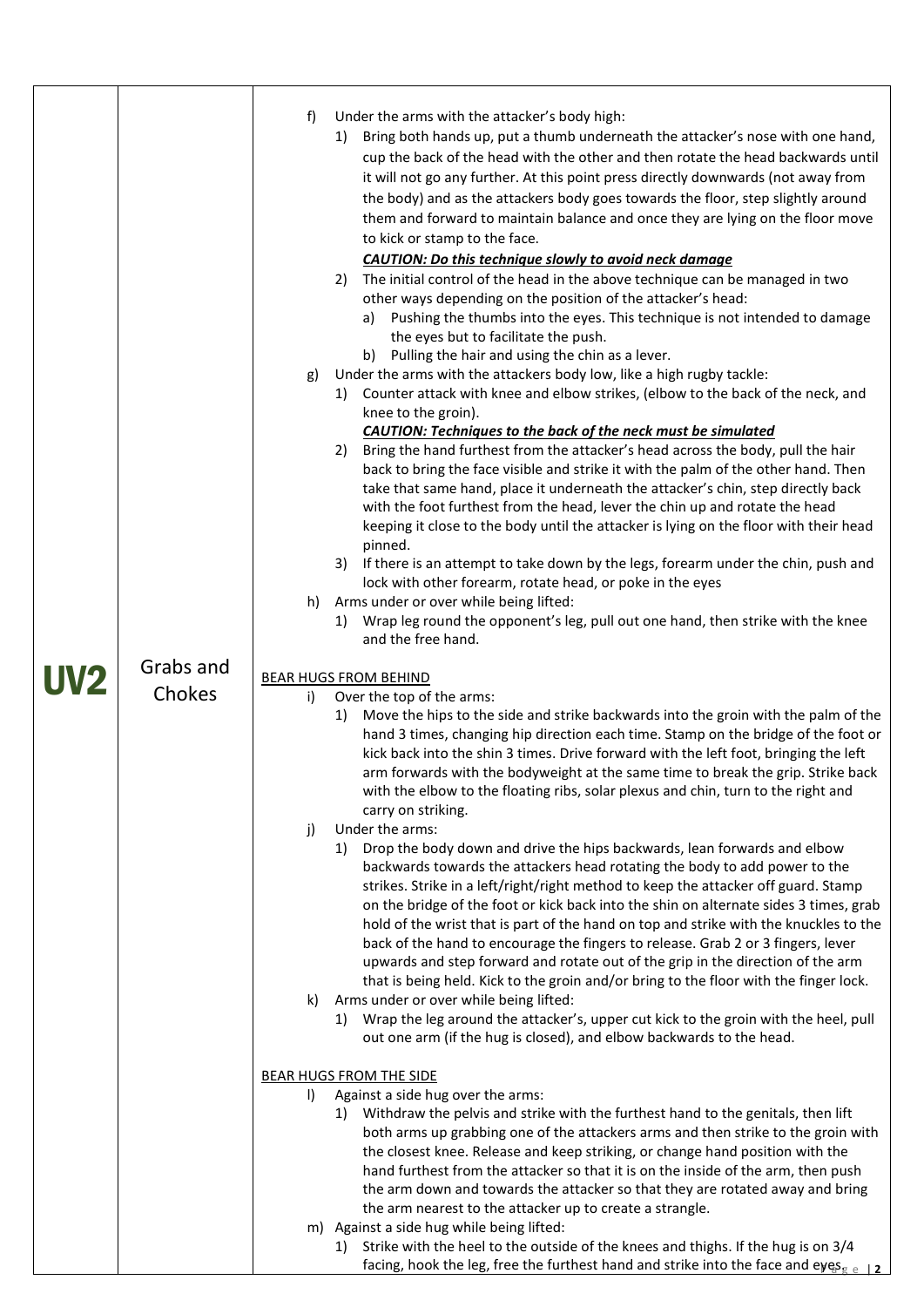| UV3        | Falls and<br>Rolls                                                 | Jump into a forwards roll:<br>a)<br>1) Over a waist height barrier.<br>2) Over at least a 1 metre distance.<br>Side roll, ensuring that the roll is across the back and not over the shoulder.<br>b)                                                                                                                                                                                                                                                                                                                                                                                                                                                                                                                                                                                                                                                                                                                                                                                                                                                                                                                                                                                                                                                                                                                                                                                                                                                                                                                                                                                                                                                                                                                                                                                                                                                                                                                                                                                                                                                                                                                                                                                                                                                                                                                                                                                                                                                                                                                                                                                                                                                                                                                                                                                                                                                        |
|------------|--------------------------------------------------------------------|-------------------------------------------------------------------------------------------------------------------------------------------------------------------------------------------------------------------------------------------------------------------------------------------------------------------------------------------------------------------------------------------------------------------------------------------------------------------------------------------------------------------------------------------------------------------------------------------------------------------------------------------------------------------------------------------------------------------------------------------------------------------------------------------------------------------------------------------------------------------------------------------------------------------------------------------------------------------------------------------------------------------------------------------------------------------------------------------------------------------------------------------------------------------------------------------------------------------------------------------------------------------------------------------------------------------------------------------------------------------------------------------------------------------------------------------------------------------------------------------------------------------------------------------------------------------------------------------------------------------------------------------------------------------------------------------------------------------------------------------------------------------------------------------------------------------------------------------------------------------------------------------------------------------------------------------------------------------------------------------------------------------------------------------------------------------------------------------------------------------------------------------------------------------------------------------------------------------------------------------------------------------------------------------------------------------------------------------------------------------------------------------------------------------------------------------------------------------------------------------------------------------------------------------------------------------------------------------------------------------------------------------------------------------------------------------------------------------------------------------------------------------------------------------------------------------------------------------------------------|
| <b>UV4</b> | Techniques<br>from guard<br>position and<br>fighting<br>techniques | <b>STRIKES</b><br>Long range hook with inverted fist<br>a)<br>Head height, rotate the fist as the strike is made so that the big knuckles strike the<br>1)<br>temple or jaw rather than the fingers<br>2) As above to the floating ribs<br>Strike with the edge of the hand or the forearm:<br>b)<br>Direct forward strike with the blade (outer edge) of the hand.<br>1)<br>a) Palm either up or down to the side of the neck.<br>b) Palm vertical striking to the collarbone.<br>2) Striking with the outside of the forearm directly into the neck.<br>c)<br>Kicks:<br>1) Crescent kick.<br>a) Outer-crescent kick (striking with the outside of the foot).<br>b) Inner-crescent kick (striking with the inside of the foot).<br>Hook kick (striking with the heel, lead leg only).<br>2)<br>3)<br>Switch kick:<br>a) Front kick with the right foot simultaneously bringing the left foot back so<br>that the hips stay in the same place, and the right foot strikes the target at<br>the same time that the left foot touches the floor, ending up in reverse guard.<br>4) Straight jumping scissor-kick:<br>a) Bring the lead knee up sharply and power off the floor with the rear leg.<br>While in the air rotate the lead knee backwards bringing the hips forwards<br>and striking the target with the rear foot.<br>Rotate away from the attacker and kick with the rear leg<br>5)<br>Uppercut kick.<br>a)<br>b) Back kick.<br>c) Side kick.<br>d) Spinning hook kick.<br>Spinning crescent kick.<br>e)<br>DEFENCES AGAINST PUNCHES<br>The attacker throws a punch with the rear hand:<br>d)<br>Defend by punching towards the attacker's jaw with the lead hand, at the same<br>1)<br>time rotating the fist clockwise until it arrives at the attacker's jaw in an inverted<br>piston punch position. This will have had the effect of raising the elbow and<br>deflecting the attackers punch above the head. This works best when the attacker<br>is taller.<br>Defend by striking towards the attacker's jaw with a piston punch, rotating the<br>2)<br>body with the strike, keeping the elbow low and pointed towards the floor and<br>being intentionally forceful with the strike. The forearm will then strike the<br>forearm of the attacker and drive the punch sideways away from the body. This<br>works best when the attacker is the same size or shorter.<br>Parrying a left then-right punch combination:<br>e)<br>1) Parry with the rear hand to the left punch, then follow with a simultaneous parry<br>with the lead hand against the right punch and a strike to the jaw with the rear<br>hand.<br>Lean back out of range of the left hand punch and then quickly lean back in,<br>2)<br>parrying downwards with the lead hand against the right hand punch and striking<br>over the top to the face with the rear hand. |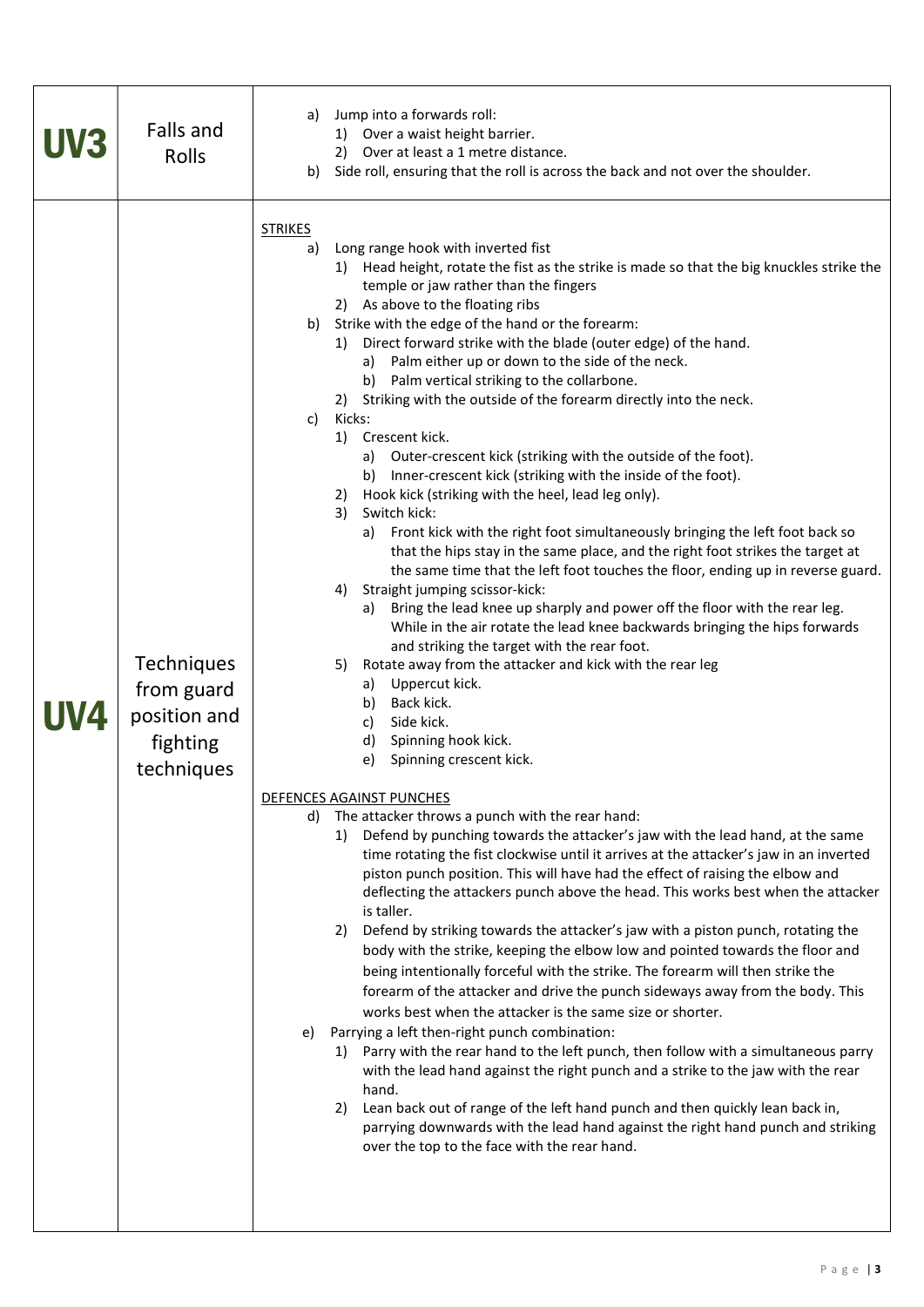| UV4 | Techniques<br>from guard<br>position and<br>fighting<br>techniques | f)<br>Attacker throws a low punch with the left or right hand:<br>Using the forearm strike hard diagonally downwards to the outside of the<br>1)<br>attacker's forearm deflecting the strike away the body, then follow with punches<br>and kicks. The defence is made against the outside of the attacker's forearm for<br>both left and right hand attacks requiring the use of the appropriate arm.<br>Downwards palm parry with the lead hand, stepping in the opposite direction<br>2)<br>with the rear foot deflecting the punch to the outside of the body, following with<br>kicks and punches. This defence can be made to either a right handed or left<br>handed punch by the attacker meaning that you will be moving to either the<br>inside or outside of the attacker and have different targets to strike. Equally the<br>defence can be made with the rear hand, stepping in the opposite direction with<br>the lead foot and continuing with kicks and punches.<br>DEFENCES AGAINST KICKS<br>The attacker steps in and kicks to the groin:<br>g)<br>Jump forward and outside of the line of attack with the lead foot, while striking<br>1)<br>with a piston punch to the head with the lead hand<br>Switch kick moving inside and to the front of the attacker, striking to the groin.<br>2)<br><b>WRIST LOCKS</b><br>Wrist-locks:<br>h)<br>When holding the attacker's wrist with one hand, and their fist with the other:<br>1)<br>As the attacker pushes forwards, pull with the hand holding the wrist and use<br>a)<br>the other hand to hold the attackers fist and push towards the inside of the<br>wrist creating a lock.<br>b) As the attacker pulls away, step forward and follow the direction that they<br>are moving in, controlling the movement with the hand holding the wrist and<br>then use the other hand to hold the attackers fist and push towards the<br>inside of the wrist creating a lock.<br>c) As above when the attacker is pulling or pushing, but using the forearm to<br>push on the back of the attackers wrist instead.<br>When the attackers hand is open, hold it with both hands, the back of their hand<br>2)<br>facing, pushing forwards with both thumbs near the knuckles and backwards with<br>the fingers into the base of the wrist. From here drive forwards or pull backwards. |
|-----|--------------------------------------------------------------------|---------------------------------------------------------------------------------------------------------------------------------------------------------------------------------------------------------------------------------------------------------------------------------------------------------------------------------------------------------------------------------------------------------------------------------------------------------------------------------------------------------------------------------------------------------------------------------------------------------------------------------------------------------------------------------------------------------------------------------------------------------------------------------------------------------------------------------------------------------------------------------------------------------------------------------------------------------------------------------------------------------------------------------------------------------------------------------------------------------------------------------------------------------------------------------------------------------------------------------------------------------------------------------------------------------------------------------------------------------------------------------------------------------------------------------------------------------------------------------------------------------------------------------------------------------------------------------------------------------------------------------------------------------------------------------------------------------------------------------------------------------------------------------------------------------------------------------------------------------------------------------------------------------------------------------------------------------------------------------------------------------------------------------------------------------------------------------------------------------------------------------------------------------------------------------------------------------------------------------------------------------------------------------------------------------------------------------------------------|
| UV5 | Groundwork                                                         | The defender is on his back, the attacker is sitting between the victim's legs (in the<br>a)<br>guard), with their head down on the chest:<br>1) If the head is low, using both hands push his head downwards and to the side<br>with a simultaneous shrimp movement, elbow strike, keep contact on the head<br>with a straight arm and get up.<br>If the head is high, use fingers in the eyes, shrimp then proceed according to how<br>2)<br>far the attacker moves<br>a) Moves away: Foot on hip/kick to the face and get up<br>b) Stays close : Side ground guard, control and get up<br>Release from two handed choke on the ground:<br>b)<br>1) Release and trap one of the choking hands and stab to the eyes or throat with the<br>fingers of the other hand. Keep the pressure on the hand trapped at the throat,<br>drive up with the fingers and rotate with the hips so that it throws the opponent<br>to the side. Roll with them, counter attack.<br>Hook the choking hands downwards, bridging the hips upwards and throwing the<br>2)<br>attacker diagonally forwards. Counter attack.<br>Against a choke when the attacker is leaning forward so that their weight is on<br>3)<br>their hands, strike just above both elbows with the part of the hand between the<br>thumb and forefinger, at the same time bridging up with the hips and diagonally<br>throwing the attacker to the side. Counter-attack.                                                                                                                                                                                                                                                                                                                                                                                                                                                                                                                                                                                                                                                                                                                                                                                                                                                                                                                      |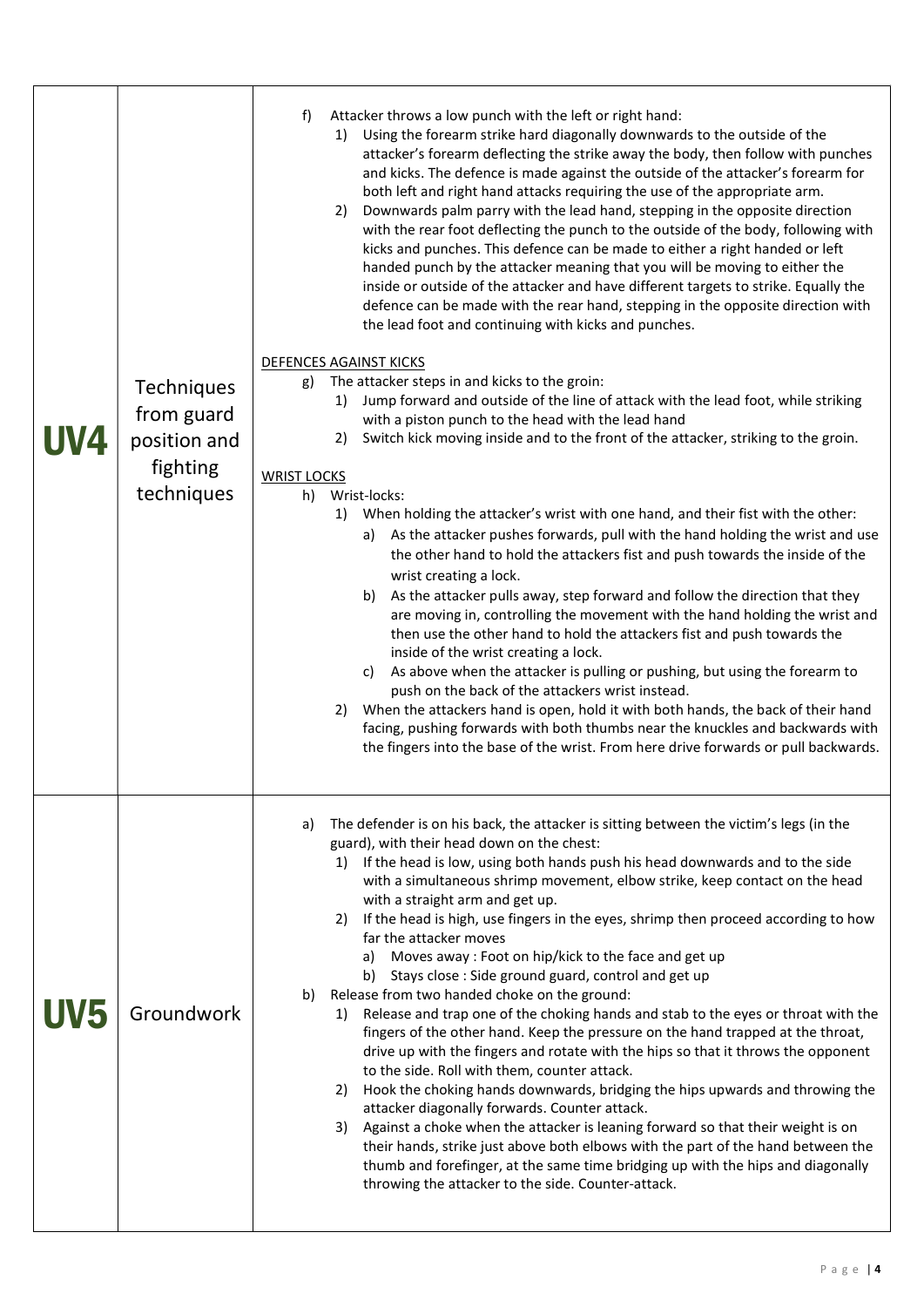| <b>UV5</b> | Groundwork               | Release from a choke when both heads are close together:<br>4)<br>a) Hook down one of the choking hands and poke in the eye with other hand.<br>Bridge.<br>Hook down one of the choking hands and strike downwards with the inner<br>b)<br>part of the forearm on the base of the neck. Bridge.<br><b>Cross Position</b><br>c)<br>1) Learning the position. The defender is lying on the attackers torso at 90°. The<br>knee at the hip is bent and higher than the assailant's belt. Strike and get up.<br>The defender is on the back, the attacker is in the cross position : poke in the eyes<br>2)<br>and/or bite if possible and bridge (if arms are underneath the attacker's arms,<br>stretch out arm to help bridging), then shrimp and introduce the knee :<br>a) The attacker is not close : foot on hip/kick to the face<br>The attacker is close : side ground guard<br>b)<br>The attacker is pressing his head on the defender's chest : shrimp and guard<br>C)<br>position.                                                                                                                                                                                                                                                                                                                                                                                                                                                                                                                                                                                                                                                                                                                                                                                                                                                                                                                                                                                                                                                                                                                                                                                                                                                                                                                                                                                                                                                                                                                                                                                                                                                                                                                                                                                                                                                               |
|------------|--------------------------|----------------------------------------------------------------------------------------------------------------------------------------------------------------------------------------------------------------------------------------------------------------------------------------------------------------------------------------------------------------------------------------------------------------------------------------------------------------------------------------------------------------------------------------------------------------------------------------------------------------------------------------------------------------------------------------------------------------------------------------------------------------------------------------------------------------------------------------------------------------------------------------------------------------------------------------------------------------------------------------------------------------------------------------------------------------------------------------------------------------------------------------------------------------------------------------------------------------------------------------------------------------------------------------------------------------------------------------------------------------------------------------------------------------------------------------------------------------------------------------------------------------------------------------------------------------------------------------------------------------------------------------------------------------------------------------------------------------------------------------------------------------------------------------------------------------------------------------------------------------------------------------------------------------------------------------------------------------------------------------------------------------------------------------------------------------------------------------------------------------------------------------------------------------------------------------------------------------------------------------------------------------------------------------------------------------------------------------------------------------------------------------------------------------------------------------------------------------------------------------------------------------------------------------------------------------------------------------------------------------------------------------------------------------------------------------------------------------------------------------------------------------------------------------------------------------------------------------------------------|
| UV6        | Knife<br><b>Defences</b> | <b>UNDERSTANDING KNIFE ATTACKS</b><br>a) Learn the most common attack types<br>1) Stabbing downwards towards the head or neck<br>2) Stabbing upwards into the torso or groin<br>Straight stab directly forwards to the torso or neck<br>3)<br>Slashing attack to the face and neck, can also be a double attack with a slash from<br>4)<br>side to side<br><b>KNIFE DEFENCES</b><br>Defence against a downwards stab to the head or neck:<br>b)<br>360° defence and simultaneous strike to the face/throat, followed by at least 2<br>1)<br>strikes, then moving to disarm.<br>Work from no distance and 'one step' distance to demonstrate the different<br>a)<br>types of 360 (no step forward, and one step with the foot on the opposite<br>side of the knife) based on the reaction time required.<br>Defence against an upwards stab to the groin or torso:<br>C)<br>360° defence and simultaneous strike to the face/throat, followed by at least 2<br>1)<br>strikes, then moving to disarm.<br>a) Work from no distance and 'one step' distance to demonstrate the different<br>types of 360 (no step forward, and one step with the foot on the opposite<br>side of the knife) based on the reaction time required.<br>Defence against a straight stab to the face, throat or upper torso from no guard:<br>d)<br>'One step' or lunge range:<br>1)<br>Defence with the left fore-arm against a right-handed attack:<br>a)<br>Bring the left forearm up so that the little finger is pointing towards the<br>1)<br>attacker and push the elbow towards the outside of the attacker's<br>forearm as the strike is made, with the right hand coming up and being<br>placed above the heart. Slide up the attacker's forearm deflecting the<br>knife, step forward and to the left, then bring the left hand down to trap<br>the forearm against the body while simultaneously striking with a piston<br>punch to the face. Continue to attack then switch kick and disarm.<br>b)<br>Defence with the right fore-arm against a right-handed attack:<br>Bring the right forearm up so that the little finger is pointing towards the<br>1)<br>attacker, and as the attack is made rotate the hand anticlockwise and<br>push the elbow across the body to deflect the knife to the left of the<br>body with the left hand coming up and being placed above the heart.<br>After the deflection has been made bring the left hand down to grab the<br>attacker's wrist while stepping forward with the right foot and driving<br>the right forearm into the neck. Continue to attack from this position,<br>then step back with the right foot and continue to disarm.<br>Defence with a kick:<br>c)<br>Front kick to the solar plexus, floating ribs or to the arm-pit, leaning the<br>1)<br>body back and bringing both hands up to cover the throat. |